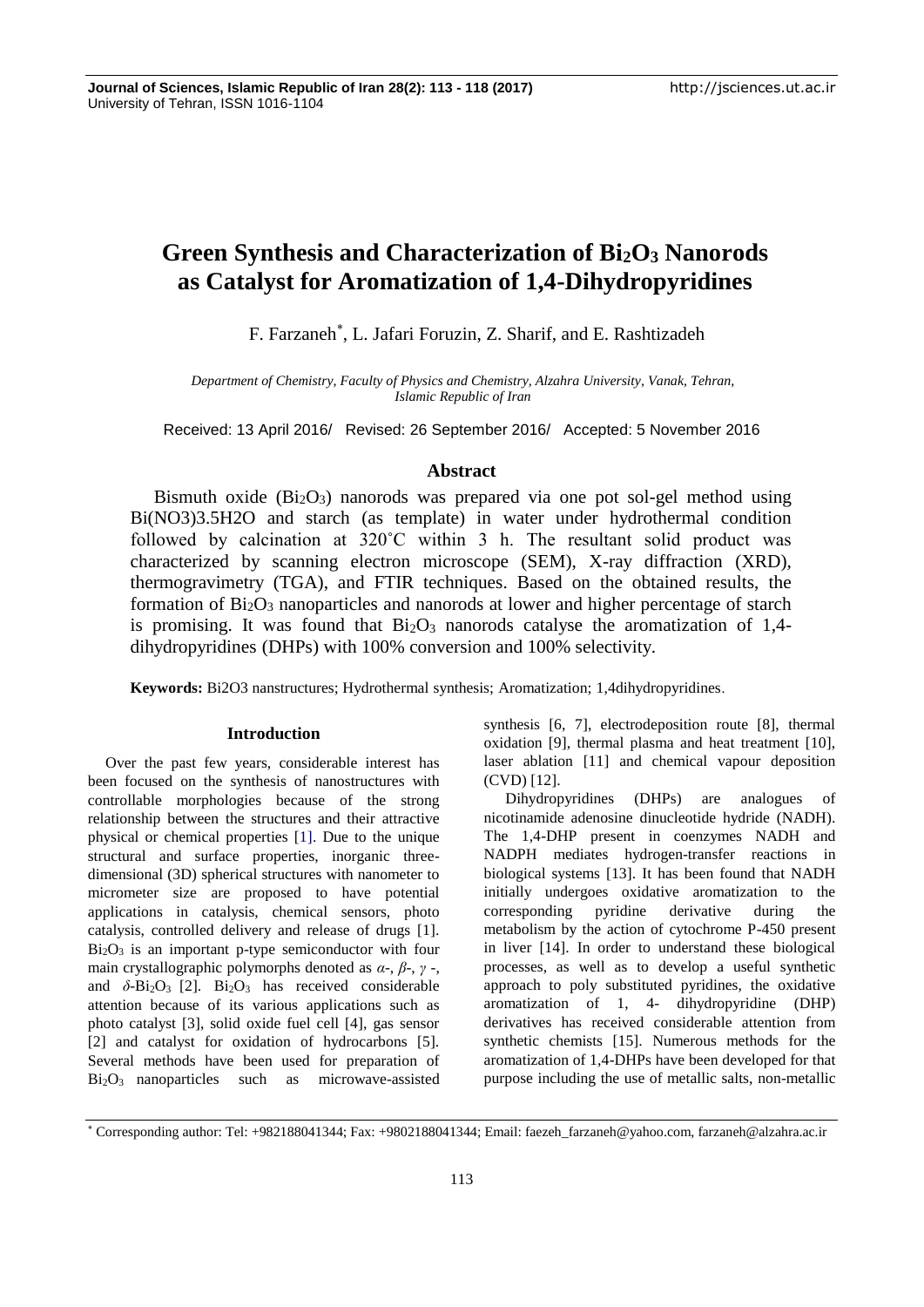reagents, catalytic methods [16]. Dihydropyridines have been aromatized to pyridines by various reagents such as  $SiO_2$ -VO(OH)<sub>2</sub> [17], K<sub>2</sub>CO<sub>3</sub> [18], silica supported cobalt catalysis[19], Vanadium-Substituted Wells-Dawson heteropolyacid [20], Si-Zr-Mo [21],  $H_2O_2/NaI[22]$ , MoOCl<sub>4</sub> and MoCl<sub>5</sub> [23] and radical cation salts [24].

Herein, we report the one-pot, sol-gel synthesis and characterization of  $Bi<sub>2</sub>O<sub>3</sub>$  nanorods in water and using it as catalyst for oxidative aromatization of Hantzsch 1,4- DHPs to the corresponding substituted pyridines.

#### **Materials and Methods**

#### *Materials and Instrumentation Details*

Starch, Bismuth nitrate  $Bi(NO<sub>3</sub>)<sub>3</sub>$  5H<sub>2</sub>O, nitric acid (65%), ethanol, benzaldehyde, ethyl acetoacetate and ammonium acetate were purchased from Merck Chemical Company and used without further purification. X-ray powder diffraction (XRD) data were recorded on a diffractometer type, (Philips PW1800) at room temperature, operating at 40 kV and 30 mA, using Cu k $\alpha_1$  radiation ( $\lambda = 1.5406$  Å). The nanostructures of the sample were analysed by scanning electron microscope (SEM, S-4160 Hitachi), thermal studies were performed using Mettler-Toledo TGA/SDTA-851 at heating rate of 25ºC/min, under oxygen atmosphere. FT-IR spectra were recorded on a Bruker Tensor 27 FTIR spectrometer with KBr powder and UV spectra measured on Perkin Elmer Lambda 35, double beam spectrophotometer. Oxidative aromatization products were analyzed by GC and GC-MS using an Agilent 6890 Series with FID detector, HP-5, 5% phenyl methyl siloxane capillary and an Agilent 5973 network, mass selective detector, HP-5 MS 6989 Network GC system, respectively.

#### *Preparation Bi2O<sup>3</sup> nanoparticles*

Bismuth nitrate (4.2 mmol, 2 g) was dissolved in 10 mL nitric acid solution (65% in 20 mL water,). After formation of a clear solution, desired amount of starch was added and the mixture stirred for 1h in 90ºC using a water bath. The solution was then transferred into a Teflon-lined stainless steel reaction autoclave followed by heating at 100˚C for 48 h. After cooling to room temperature, the mixture was centrifuged, filtered, washed with deionised water and then dried at room temperature. Subsequent calcination of the solid at 320˚ C for 3 hours finally afforded the nanostructured  $Bi<sub>2</sub>O<sub>3</sub>$ .

#### *Synthesis of 1,4 dihydropyridines (1, 4-DHPs)*

1,4-DHPs was prepared as reported [25]. A 10 mL round-bottom flask was charged with ethyl acetoacetate (2 mmol), aldehyde (benzaldehyde, formaldehyde, acetaldehyde, 1mmol) and ammonium acetate (1.5 mmol) and stirred under solvent-free conditions. The reaction was completed within 0.25–4.5 hours at 80 °C. The crude product was isolated by precipitation upon addition of cooled water followed by vigorous shaking and decanting the aqueous layer. The residue was then dissolved in a suitable solvent and dried with anhydrous Na2SO4. After evaporation of the solvent under reduced pressure, 1,4-DHPs were obtained and used without further purification.

# *Oxidative aromatization of Hantasch 1,4-DHPs with*   $Bi<sub>2</sub>O<sub>3</sub>$

A stirring suspension of 1,4-DHP (0.06 mmol) and  $Bi<sub>2</sub>O<sub>3</sub>$  nanorods (10 mg) in ethanol (15 mL) was heated at reflux for 6 h. After completion of the reaction as indicated by TLC, the mixture was poured into  $H_2O$  (10) mL) and extracted with  $CH<sub>2</sub>Cl<sub>2</sub>$ . The organic layer was dried with anhydrous Na2SO4. The product was analysed with GC and GC-MS techniques.

# **Results and Discussion**

# *Characteristics of Bi2O<sup>3</sup> nanoparticles*

Bi2O3 nanoparticles and nanorods were prepared from bismuth nitrate in water using 23.1% and 53.4% starch as template respectively.

The XRD patterns of Bi<sub>2</sub>O<sub>3</sub> nanorods before and after calcination are shown in Figure1a, b respectively. As seen in the XRD pattern of the prepared Bi-Starch hybrid (Figure 1.a) the characteristic peaks with d values of 5.32, 4.24, 3.97, 2.97 and 2.66 are related to the starch [26], the remaining peaks consistent with JPCDS card no. 044-1246 are related to Bi specioes (trigonal with Space group : R-3m) in hybrid. The XRD pattern of calcined sample at 320˚ C consistent with JCPD standard card no (27- 0050) indicates the formation of tetragonal β-Bi<sub>2</sub>O<sub>3</sub> [27]. The XRD pattern of  $Bi<sub>2</sub>O<sub>3</sub>$  nanoparticles is similar to the nanoroads in which indicated the formation of tetragonal  $β$ -Bi<sub>2</sub>O<sub>3</sub>.

The FTIR spectra of Starch, BiNO<sub>3</sub>.5H<sub>2</sub>O, Bi-Starch Hybrid before and after calcination at 300ºC and reused catalytst are shown in Figure 2 (a-e) respectively. The appeared two peaks centered at 1385 and 1170 cm-1 are attributed to the C-O vibrations of starch (Figure 2- a) [28]. Two rather medium peaks observed at 600-500 cm-1 in the FTIR spectrum of the precursor are attibuted to the vibration of Bi-O [29] and a band appearing at 880 cm-1 is attributed to the C-O-Bi vibration in the hybride formation step (Figure 1c). After calcination two new peaks appeared at  $550$  and  $600 \text{ cm}^{-1}$  due to the Bi-O vibrations (Figure1d) [30]. Particularly significant is the similarity observed in the FTIR spectra of nano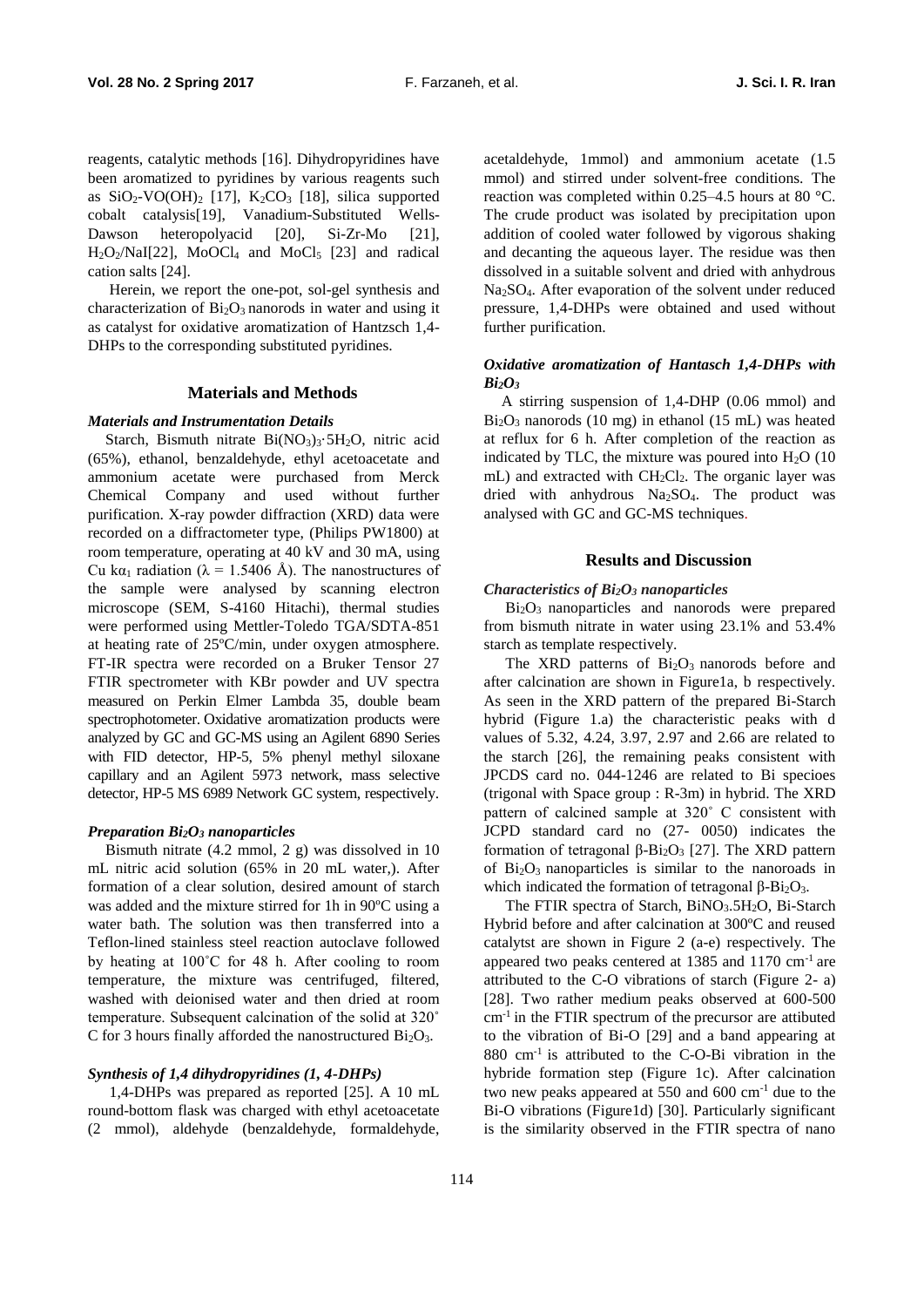

**Figure 1.** The XRD patterns of (a) hybrid Bi-starch and (b) nano Bi2O3.



**Figure 2.** The FT-IR specra of (a) starch (b) BiNO<sub>3</sub>.5H<sub>2</sub>O, (c) hybrid Bi-Starch, (d) after calcination at 300ºC, (e) reused as catalytst.

 $Bi<sub>2</sub>O<sub>3</sub>$  before and after using as catalyst (Figure 1 e).

In order to investigate the appropriate calcination temperature for transformation of hybrid to  $Bi<sub>2</sub>O<sub>3</sub>$ , the TGA was conducted under free atmosphere. The obtained results as well as the corresponding differential thermo analysis DTA curves are shown in Figure 3a,b respectively. Three parts consisting the approximate weight losses of 0.4%, 26% and 1.41% at 150°, 320ºC and 310° to 650°C due to the adsorbed water evaporation, starch template decomposition, and



**Figure 3.** The TGA-DTA of nano hybrid Bi-starch.



Figure 4. Scanning electron microscopy of (a,b) hybrid Bi-starch with 0.6g starch, before and after calcination, (c,d) with 2,2 g starch before and after calcination.

complete decomposition of template, respectively are evident in TGA analyses data. The DTA curve indicating an exothermic peak located around 300°C exhibits the template decomposition temperature [31]. The observed exothermic peaks in the range 300°- 400°C in the DTA curve is assigned to the exothermic starch combustion.

Typical SEM images of the prepared Bi salt and starch hybrid designated as precursor sample containing starch 23.1% (0.6 g) and 53.4% (2.2 g) before and after calcination are shown in Figures 4a-b and 4c-d, respectivly. Before (Figure 4a) and after calcination (the hybrid with 0.6g starch) (Figure 4b), the formation of nanoparticles wih particle size of 50- 80 nm is evident. By increasing the amount of starch to 2.2 g , a change in the morphology from spherical to nanorods is observed. As seen in Figure 4c, whereas the sample is nanorods before calcination, more similar nanorods sample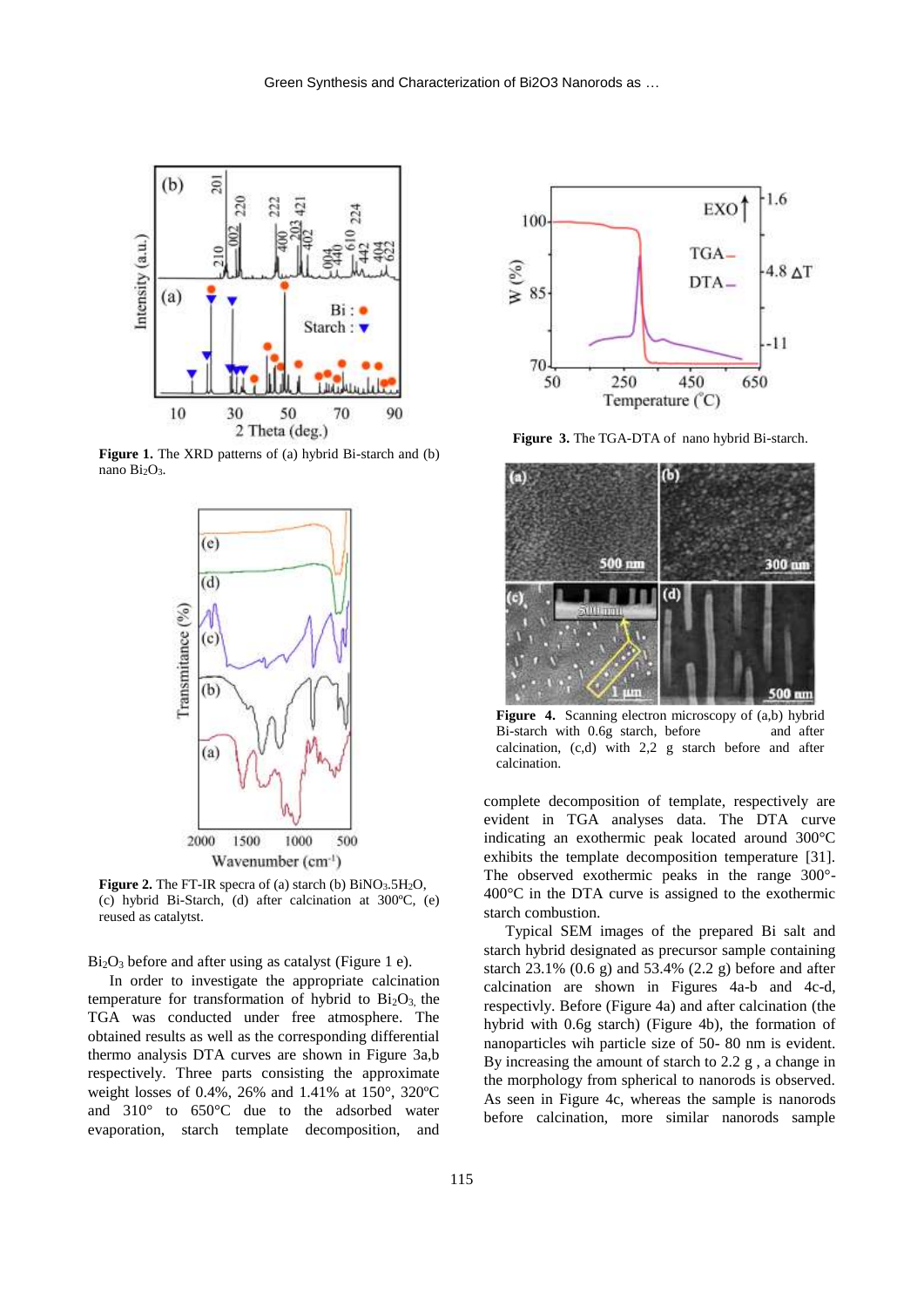

**Figure 5.** The effect of amount of catalyst on aromatization of 1,4-DHP.



**Figure 6.** The effect of time on aromatization 1,4-DHP.

aligned to each other with approximate diameter of 50 nm is formed after calcination (Figure 4d).

#### *Catalytic dehydrogenation of DHPs*

The prepared nanoparticles and nanorods were found

to successfully catalyse the Hantzsch aromatization of 1,4-DHPs. The effect of the amount of catalyst and time on aromatization of 1,4 dihydro-4-phenyl-2,6 dimethyl-3,5 pyridinedicarboxylate designated as 1,4-DHP as representative model are shown in Figures 5 and 6 respectively. Whereas quantitative aromatization was observed in the presence of 30 mg of the catalyst within 8 h (Figure 5), conversions were partially proceeded during 2 or 8 h (Figure 6). Therefore, other DHP aromatizations were investigated under optimized reaction conditions. As indicated in Table 1 (entries 2, 4, 6), for R=H,  $R = CH_3$  and R= Ph have proceeded within 4, 6 and 8 h (with 30mg catalyst), conversion and selectivity were 100%. As indicated in this Table the optimum time for using 15 mg catalyst were also reported (entries 1, 3, 5, Table 1). The observed rate decreasing trend when R is Ph (entry 5, Table 1) is in accord with the increasing steric hindrance at the substituted carbon. The <sup>1</sup>H-NMR and GCMS chromatograms of products were also given in supplementary Figures  $S_1$ - $S_3$  and  $S_4$ - $S_6$  respectively.

Notably, utilization of the used  $Bi<sub>2</sub>O<sub>3</sub>$  nanorods as catalyst in the second, third and fourth run aromatization reactions proceeded with 100% conversions with100% selectivities, respectively (Figure 7). Accordingly, the FT-IR spectrum of the recovered  $Bi<sub>2</sub>O<sub>3</sub>$  nanorods (Figure 2e) was similar to the freshly prepared catalyst (Figure 2d). These evidences clearly indicate the reusability and stability of our prepared catalysis system.

Finally, the nanoparticles were also used under optimized reaction conditions. Compared to the catalytic activity of nanorods, similar activities were observed using 30 mg of the nanospecies as catalyst.

In comparison to the obtained results with those reported before, it was found that dihydropyridines have been aromatized to pyridines by various reagents as



Table 1. The effect of R group on aromatization of 1,4-DHP 's with Bi<sub>2</sub>O<sub>3</sub> nanorods.<sup>a</sup>

<sup>a</sup>Conditions: substrate ; 20 mg (0.06 mmol), solvent ; ethanol, heated at reflux open to atmosphere.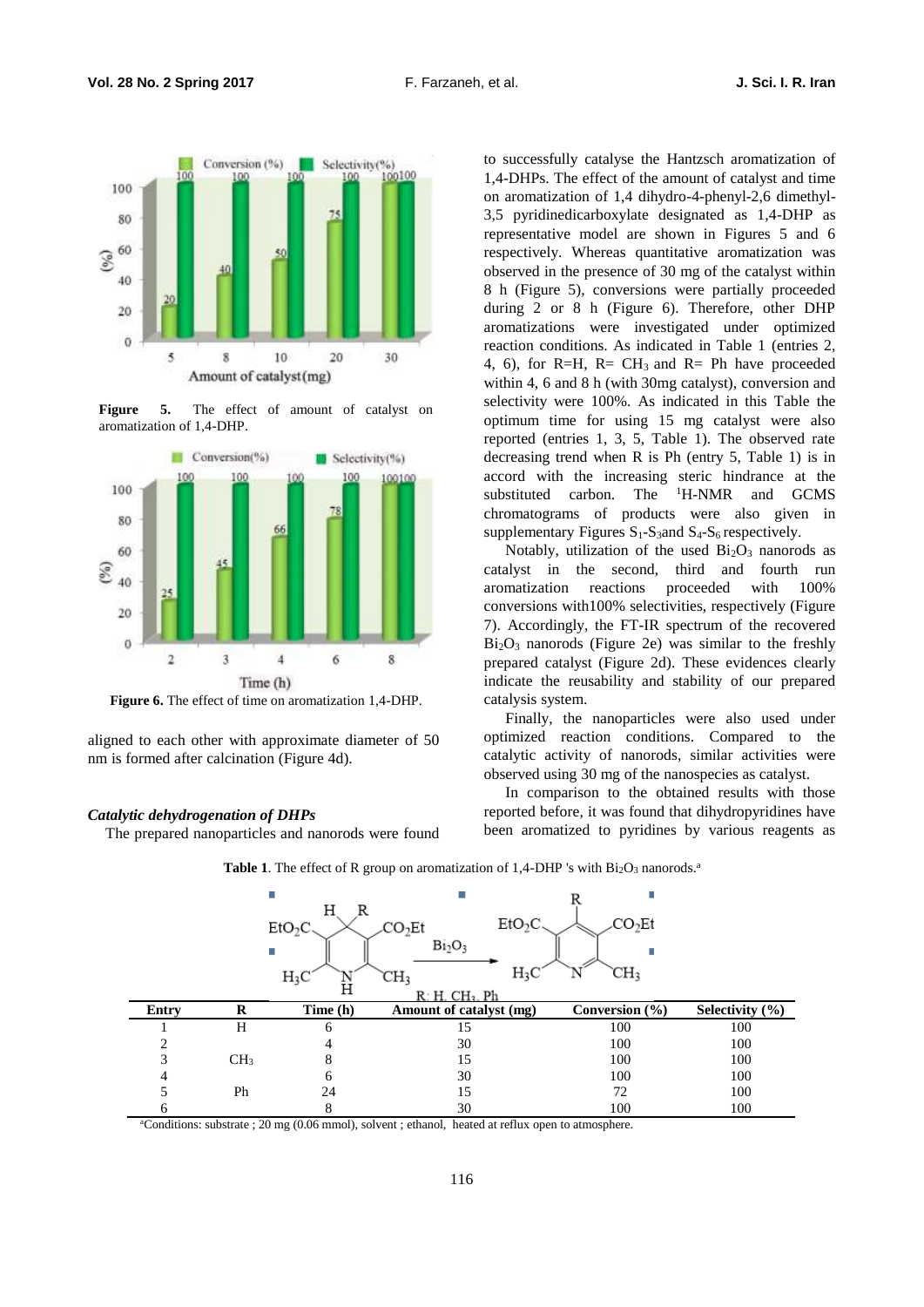| Catalyst                           | Oxidant        | Time (min) | Yield $(\% )$ | Reference                 |
|------------------------------------|----------------|------------|---------------|---------------------------|
| $SiO2-VO(OH)2$                     | $H_2O_2$       | 60         | 50            | [17]                      |
| $K2CO3$ (base)                     |                | 120        | 77            | [18]                      |
| Silica supported cobalt            | O <sub>2</sub> | 600        | 90            | [19]                      |
| TiO <sub>2</sub> /SiO <sub>2</sub> | $H_2O_2$       | 300        | 96            | [20]                      |
| Si-Zr-Mo                           | $H_2O_2$       | 3          | 100           | [21]                      |
| MoO <sub>3</sub>                   | $H_2O_2$       | 3          | 88            | [22]                      |
| MoCl <sub>5</sub>                  |                | 3          | 93            | [23]                      |
| $Ce(SO4)2$ .4H <sub>2</sub> O      | $O_{2(air)}$   | 10         | 98            | [24]                      |
| Bi <sub>2</sub> O <sub>3</sub>     | $O2$ (air)     | 480        | 100           | current work <sup>b</sup> |

**Table 2**. Oxidative aromatization of Hantzsch1,4-DHPs using different catalysts.



**Figure 7.** The reusability of catalyst on aromatization of 1,4-DHP.

shown in Table 2. Some of these methods need oxidants such as hydrogen peroxide or oxygen and longer reaction time. In fact these results indicated the unique  $Bi<sub>2</sub>O<sub>3</sub>$  nanorods using as heterogeneous catalyst for Hantzsch oxidative aromatization of 1,4-DHPs to the corresponding substituted pyridines under air condition with high activity and selectivity is considerable.

### *Conclusion*

In this study,  $Bi<sub>2</sub>O<sub>3</sub>$  nanoparticles and nanorods were prepared in water under hydrothermal condition. The starch percentage as template was realized as  $\frac{5!}{2!}$ determining factor on the product morphology due to the generation of  $Bi<sub>2</sub>O<sub>3</sub>$  nanoparticles and nanorods at lower and higher template ratio, respectively. It was also found that the prepared nanorods catalyse the Hantzsch oxidative aromatization of 1,4-DHPs with 100% conversion and 100% selectivity.

# **Acknowledgements**

The financial support from Alzahra University is

gratefully acknowledged.

#### **References**

- 1. Zhang L., Hashimoto Y., Taishi T., Nakamura I. and Ni Q. Fabrication of Flower- Shaped Bi<sub>2</sub>O<sub>3</sub> Superstructure by a Facile Template-Free Process, *Appl. Surf. Sci*. **257:** 6577- 6582 (2011).
- 2. Gou X., Li R., Wang G., Chen Z. and Wexler D. Room-Temperature Solution Synthesis of Bi2O<sup>3</sup> Nanowires for ater under hydrothermal condition. The Gas Sensing Application. Nanotechnology 20: 495-501(2009).
	- 3. Li R., Chen W., Kobayashi H. and Ma C. Platinum-Nanoparticle-Loaded Bismuth Oxide: an Efficient Plasmonic Photocatalyst Active Under Visible Light. *Green Chem*. **12:** 212-215 (2010).
	- 4. Gong Y., Ji W., Zhang L., Xie B. and Wang, H. Performance of (La,Sr)MnO<sup>3</sup> Cathode Based Solid Oxide Fuel Cells: Effect of Bbismuth Oxide Sintering Aid in Silver Paste Cathode Current Collector. *J. Power Sources* **196:** 928- 934(2011).
	- 5. Malik P. and Chakraborty D. Bi2O3-Catalyzed Oxidation of Aldehydes with t-BuOOH *Tetrahedron Lett*. **51:** 3521- 3523(2010).
	- 6. Huang Q., Zhang, S., Cai C. and Zhou, B. Bi2O3/TiO<sup>2</sup>